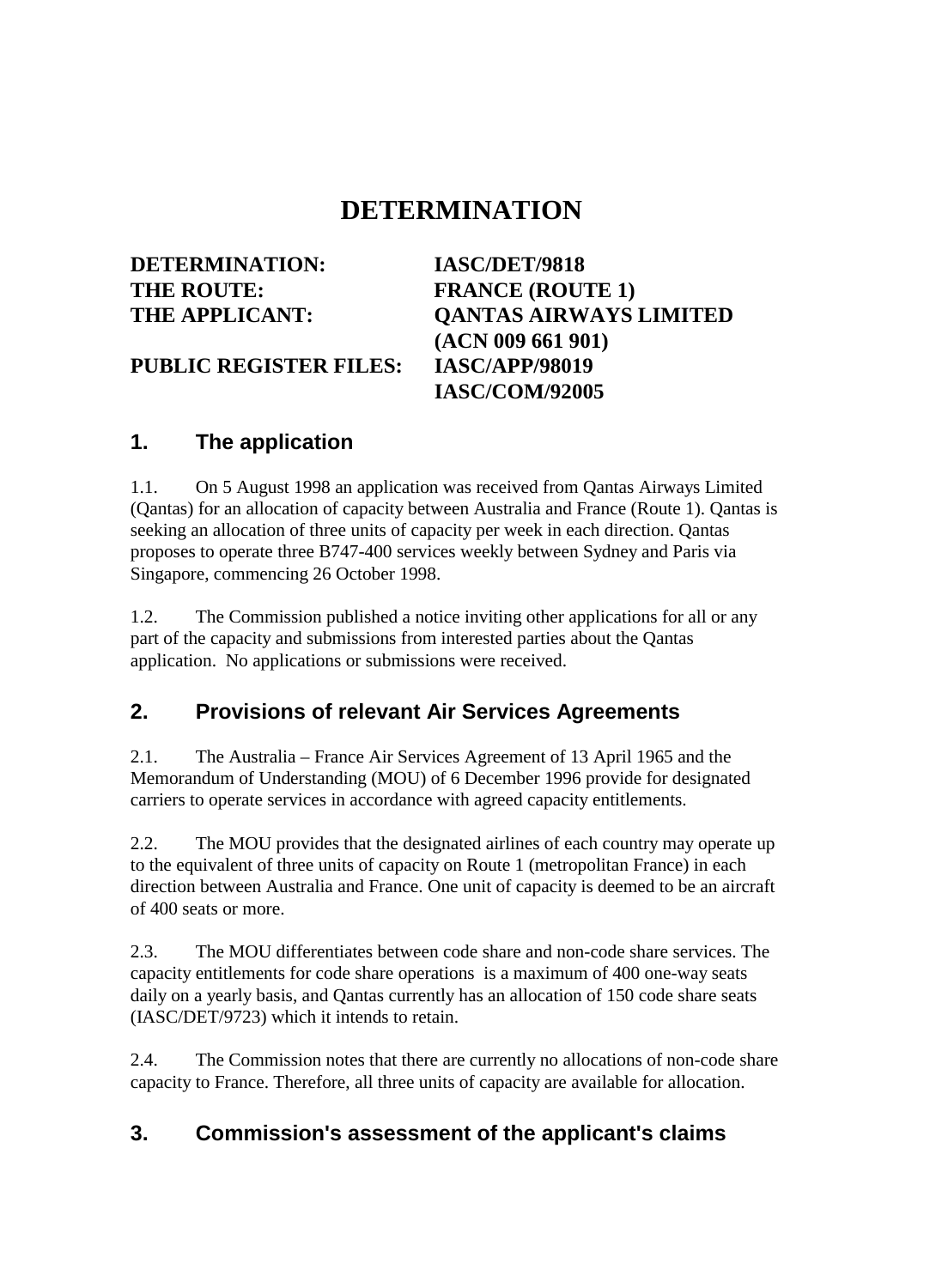3.1. Allocations of capacity are made by the Commission in accordance with the *International Air Services Commission Act 1992* (the Act), and the Minister's Policy Statement (No 3 of 23 April 1997) which was issued under section 11 of Act.

3.2. The Act and Policy Statement provide that if there are no competing applications or submissions the relevant criteria for the Commission in considering an application for capacity are whether the applicant is reasonably capable of both obtaining the necessary approvals to operate on the route and implementing its proposal.

3.3. Qantas is an established international carrier which has the technical and financial resources to implement its proposal. The Commission concludes that Qantas is reasonably capable of obtaining the necessary approvals and implementing its proposal and that the allocation to Qantas of three units of capacity per week in each direction between Australia and France would be of benefit to the public.

## **4. Other issues**

4.1. The Commission notes that Qantas proposes to commence operating and fully utilise the capacity from 26 October 1998.

4.2. The Commission's view is that this determination should include the usual limitations on changes in the ownership and control of Qantas. These are specified below.

### **5. Determination allocating shelf capacity on the France route to Qantas (IASC/DET/9818)**

5.1. The Commission finds that an allocation of capacity to Qantas on the Australia – France route as sought would be of benefit to the public.

5.2. The Commission makes a determination in favour of Qantas, allocating three units of capacity per week in each direction between Australia and France, in accordance with the Memorandum of Understanding between Australia and France of 6 December 1996.

5.3. The determination is for five years from the date of the determination.

- 5.4. The determination is subject to the following conditions:
	- Qantas is required to fully utilise the capacity;
	- Qantas is not permitted to utilise the capacity to provide services jointly with another Australian carrier or any other person without the approval of the Commission;